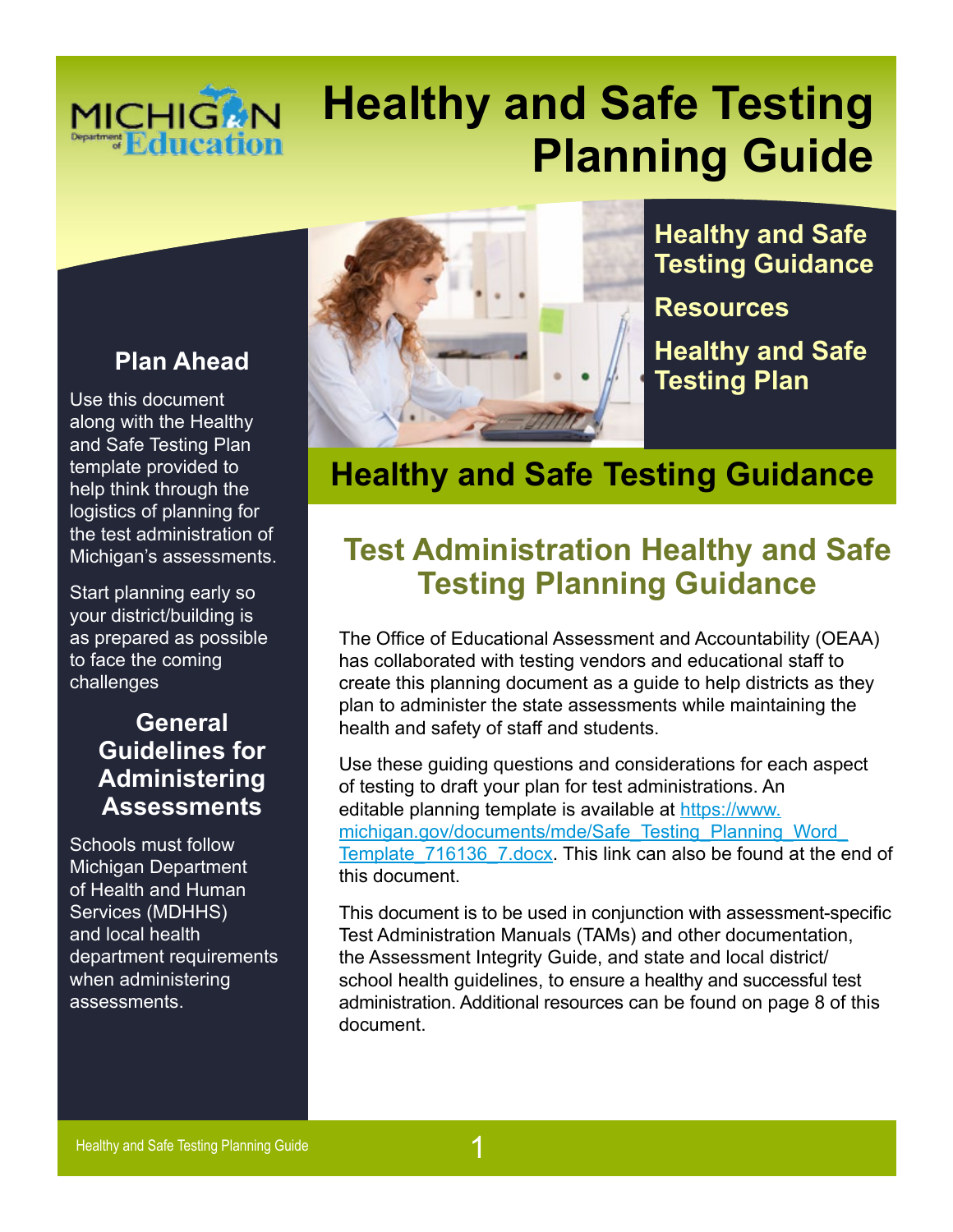#### **PPE and Sanitization**

Plan additional time into the schedule to ensure that local guidelines for sanitization and PPE requirements are met.

> - Consider how sanitization of materials and space, hand washing, and social distancing will occur.

#### **Guiding Questions:**

- ► Who will be responsible for cleaning frequently touched surfaces during testing?
	- Consider who will clean/sanitize the testing room and shared materials after testing.
- ► What PPE is required to be used by staff and students, and when will they use it?
	- Consider who will be responsible for providing PPE for students and staff and for ensuring that those materials are available at the time of testing.
	- Consider how staff and students will dispose of PPE during and after testing.
	- Consider how materials used as supports or accommodations for students will be stored, used, and sanitized.

### **Remote Testing Options**

Remote testing is not available for the ACT WorkKeys, PSAT 8/9, PSAT 10, MI-Access FI, P, SI, M-STEP, WIDA ACCESS for ELLs, or WIDA Alternate ACCESS for ELLs assessments.

Remote testing is available for the Early Literacy and Mathematics Benchmark Assessment (ELMBA).

#### **Materials**

It is important to have sufficient testing materials for all test administration staff and students, and that the sharing of materials be minimized as much as possible. When testing materials have to be shared, local safety guidelines are to be followed.

#### **Guiding Questions:**

- ► Have you ensured that you have enough testing materials for all staff and students?
	- Consider having students bring their own pencils for testing or provide pencils that students can keep.
	- If single-use personal writing utensils are not available, students may use shared utensils. For example, students can pick up a pencil from a "clean" box in the testing room, and return it to a "used/dirty" box when they are finished. Testing staff could consider cleaning the pencils for re-use.
	- Consider asking students to bring their own headphones, to reduce required cleaning of shared equipment.
	- - Shared materials/accommodated materials (such as audio CDs, enlarged print and braille materials) are to be handled according to state/local health guidelines as appropriate..
- ► What is your building plan for the distribution and storage of materials during testing to maintain safe handling of materials for staff and students?
	- Consider limiting the number of staff and students who handle materials.
	- Consider covering some materials with plastic sheet protectors or other coverings that are easily cleaned.
- ► What is your plan for ensuring the security of test materials if a building or district must close for safety and health reasons or if an incident occurs?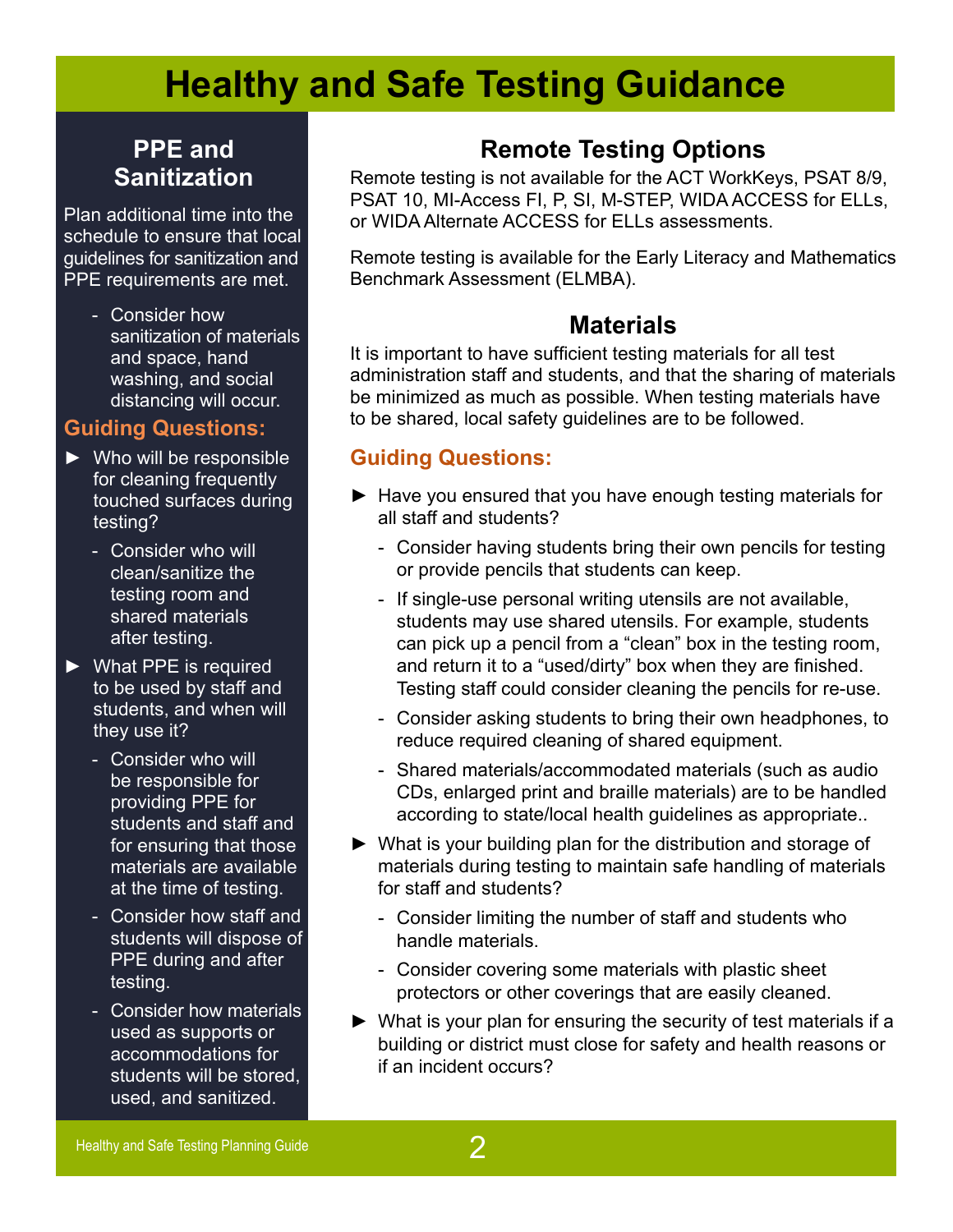- Consider ensuring that each building in the district has a protocol for securing materials prior to everyone leaving the building. Ensure that staff know who is responsible for filing any needed Incident Reports in the OEAA Secure Site.
- If school closures due to health and safety concerns prohibit the return of materials by shipping due dates, contact the OEAA or testing vendors as soon as this impact is known for direction on the next steps to be taken.

#### **Technology**

Districts/buildings must make sure that the devices being used for testing are configured and tested prior to testing day.

#### **Guiding Questions:**

- ► Which devices will students be using for testing?
- $\blacktriangleright$  If students have been using and keeping these devices at home, what is your plan for ensuring required software updates are installed prior to testing?
- ► If students are testing on shared devices, how will you sanitize the devices between use?
	- Consider talking with district/building IT staff about the best ways to sanitize devices and headsets.

### **Staffing**

Additional testing staff might be required this year to accommodate more testing sessions, limited staff availability, staff absences, and other circumstances. It is important that testing staff are trained in test administration and test security practices.

Ensure your staff understands the safety procedures that are being put in place for testing and their role in these procedures.

#### **Guiding Questions:**

- ► Who will be your test administrators this year?
	- Consider adding additional staff as trained backup test administrators to accommodate increased staff absenteeism due to illness.



**To learn more about the requirements for allowable test administrators/ proctors refer to the [Assessment](https://www.michigan.gov/documents/mde/Assessment_Integrity_Guide_291950_7.pdf)  [Integrity Guide](https://www.michigan.gov/documents/mde/Assessment_Integrity_Guide_291950_7.pdf).**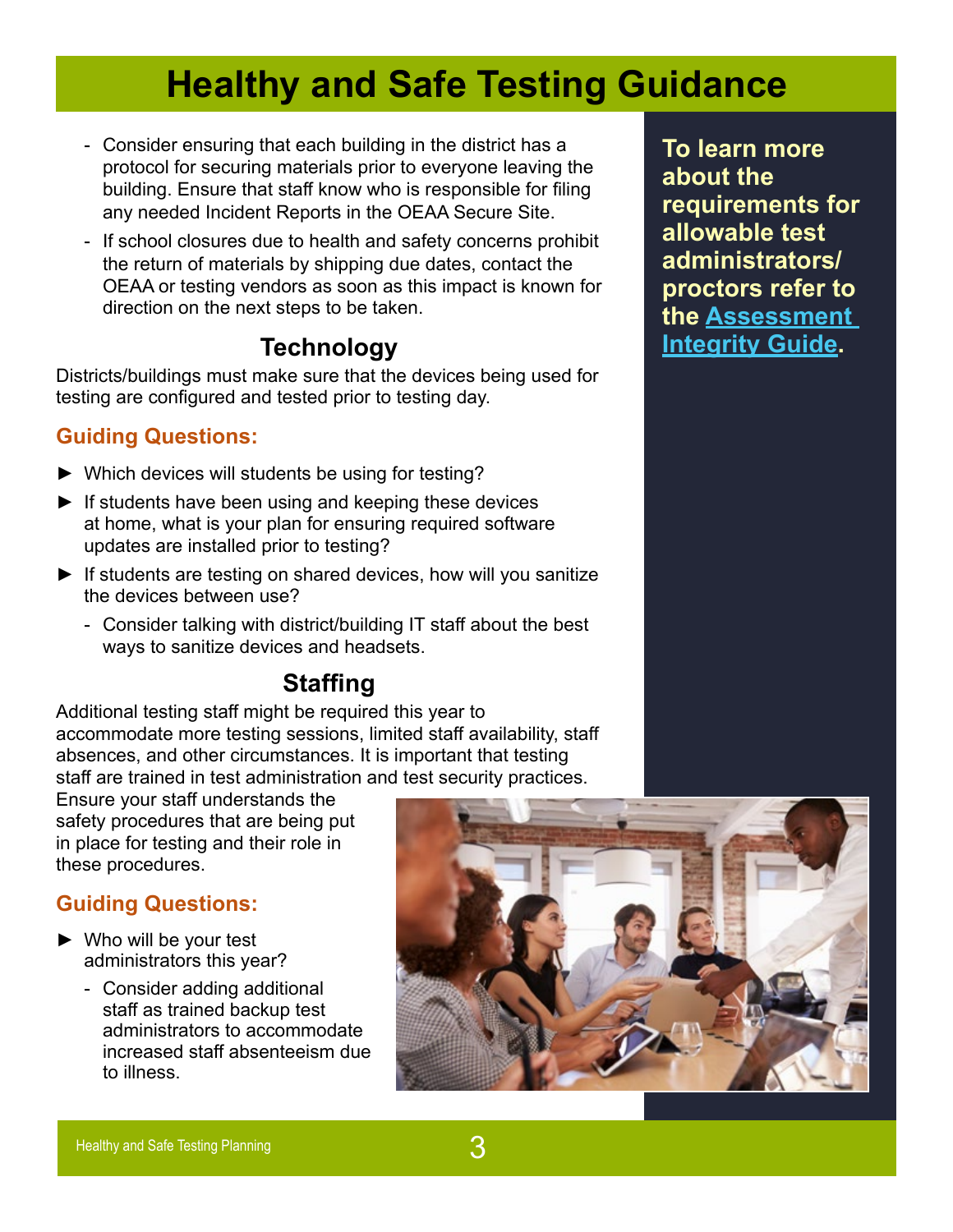#### **Student Transportation**

In some cases, families will have to bring testing students to and from the testing site if transportation is not available through the school.

#### **Guiding Questions:**

- ► Will families/parents be responsible for bringing students to the testing site for the assessment?
- $\blacktriangleright$  If families bring their student(s) to the testing site and want to wait on-site to take them home after the testing sessions, where will they wait?
- ► If families do not wait on-site and are not available for student pick-up when testing is complete, where will the student wait?
- ► What is the protocol for contacting the student's "ride home"?
- Consider including other staff willing to serve as test administrators to increase the number of students you might be able to test. Requirements for who can serve as test administrators can be found in the AIG.
- ► How will you train test administration staff while maintaining social distancing if it is required?
	- Consider providing remote professional development opportunities.
	- Consider offering makeup training opportunities.

#### **Testing Environment**

 district administrative staff, district IT staff, building security staff, If social distancing is required, plan ahead to ensure that rooms used for testing are large enough to allow for students to be appropriately distanced. If your school or district is currently offering remote instruction, test administrators might need special access to buildings. Coordinate as necessary with school and and janitorial service staff.

#### **Guiding Questions:**

- ► Where will students test?
	- who will be moving around as they actively monitor testing. - Consider selecting rooms that are well ventilated and are large enough to allow for current social distancing guidelines between seated students, as well as for test administrators
	- Consider ensuring that restroom facilities are well stocked prior to testing.

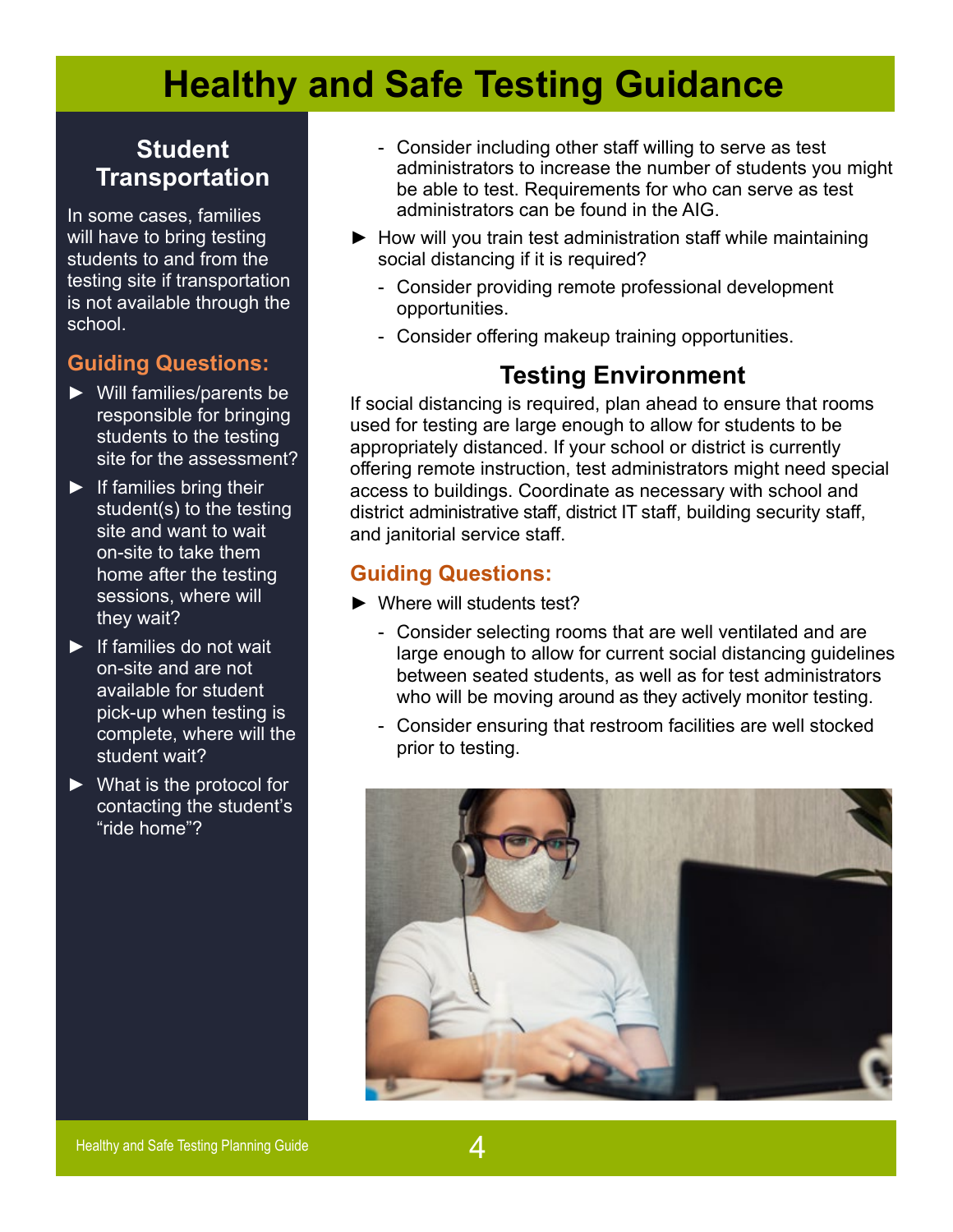#### **Test Scheduling**

Scheduling of testing may be different this year to accommodate student needs, ensure social distancing when required, allow for varied testing staff availability, and for various learning plans that are in place.

#### **Guiding Questions:**

- ► How will you plan to complete testing within the testing window based upon instructional format (ie: in-person, hybrid, online)?
	- Consider planning which groups of students or grade levels will test earlier in the testing window and those who will test later.
- ► Does your schedule take into account the possibility of an increase in the number of test sessions while following local and state health and safety guidelines?
- ► Does your schedule take into account measures to prevent crowding in hallways, bathrooms, lunchrooms, and other common areas during testing breaks?
	- Consider having staff monitor public areas and help ensure students maintain social distancing.
	- Consider altering testing session times to limit the numbers of students in staff in common areas.
- ► Does your schedule allow time between students/groups to sanitize materials/equipment?
	- Consider scheduling additional time between sessions for cleaning and sanitization.
- ► Does your schedule take into account a longer-than-normal testing session setup due to required cleaning of the testing area?
- ► Does your schedule allow time for makeup testing?
- ► Will you be able to schedule siblings/other household members on the same day(s) of testing?
	- Consider planning for this, as it will lessen the transportation responsibility for the parents.
- ► What will you do if a student does not come to the testing location at the scheduled time?
	- Consider having a communication plan in place to reach out to families for follow-up and rescheduling if necessary.

#### **Parent Communication**

Parents must feel comfortable about testing and have access to information in the language they understand.

#### **Guiding Question:**

- ► What is your plan for ensuring your students' families understand the purpose and benefits of the test and understand the testing schedule?
	- Consider providing translations of your communications to families about transportation and other testing issues.
	- Consider including information that details the precautions the school is taking for safety and wellness.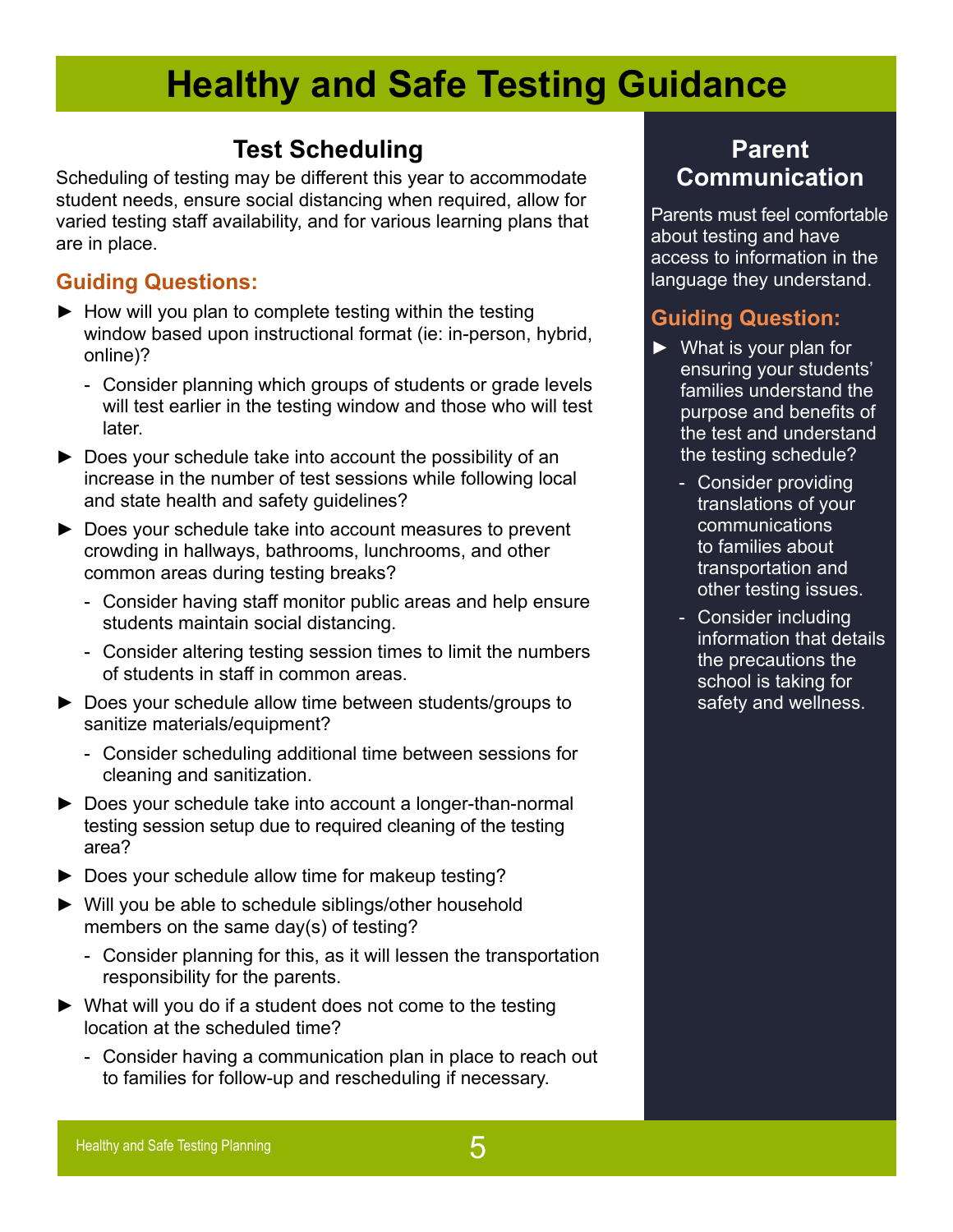<span id="page-5-0"></span>







# **Resources**

### **Additional Resources**

**MI-Access Website:** [www.michigan.gov/mi-access](https://www.michigan.gov/mde/0,1607,7-140-22709_28463---,00.html) 

**M-STEP Website:** [www.michigan.gov/mstep](https://www.michigan.gov/mde/0,4615,7-140-22709_70117---,00.html)

**WIDA Website:** [MDE - WIDA \(michigan.gov\)](https://www.michigan.gov/mde/0,4615,7-140-22709_40192---,00.html)

**MME Website:** [www.michigan.gov/mme](https://www.michigan.gov/mde/0,1607,7-140-22709_35150---,00.html) 

**PSAT Website:** [www.michigan.gov/psat](https://www.michigan.gov/mde/0,4615,7-140-22709_86724---,00.html) 

#### **Early Literacy and Mathematics Benchmark Assessment Resources:**

[MDE Early Literacy Webpage](https://www.michigan.gov/mde/0,4615,7-140-22709_63192---,00.html) ELMBA [Test Administration Manual \(TAM\)](https://www.michigan.gov/documents/mde/Early_Literacy_and_Mathematics_TAM_663326_7.pdf) [Remote Testing Options for](https://www.michigan.gov/mde/0,4615,7-140-22709_63192-539573--,00.html) 2021-2022 [Online Test Directions](https://www.michigan.gov/mde/0,4615,7-140-22709_63192-546541--,00.html)

**Office of Educational Assessment and Accountability (OEAA) website:** 

[MDE - Student Assessment \(michigan.gov\)](https://www.michigan.gov/mde/0,4615,7-140-22709---,00.html)

**Assessment Integrity Guide:**  https://www.michigan.gov/documents/mde/Assessment\_Integrity [Guide\\_291950\\_7.pdf](https://www.michigan.gov/documents/mde/Assessment_Integrity_Guide_291950_7.pdf)

**Spotlight Newsletter**  [https://www.michigan.gov/mde/0,4615,7-140-22709\\_70117-](https://www.michigan.gov/mde/0,4615,7-140-22709_70117-280911--,00.html) [280911--,00.html](https://www.michigan.gov/mde/0,4615,7-140-22709_70117-280911--,00.html)

#### **Coronavirus K-12 Resources**

[https://www.michigan.gov/](https://www.michigan.gov/coronavirus/0,9753,7-406-98178_104699---,00.html)  [coronavirus/0,9753,7-406-98178\\_104699---,00.html](https://www.michigan.gov/coronavirus/0,9753,7-406-98178_104699---,00.html)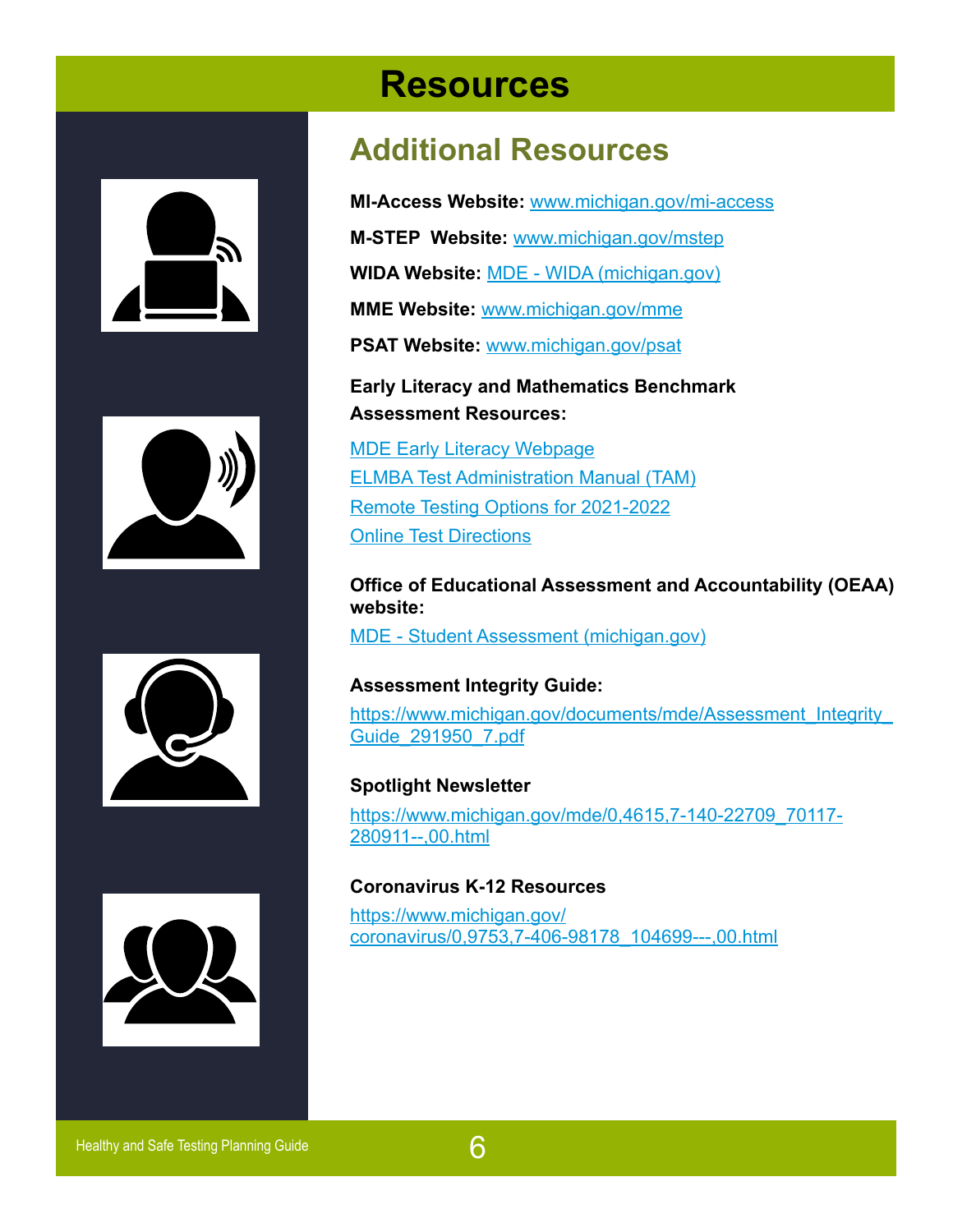#### <span id="page-6-0"></span>**Healthy and Safe Testing Planning Template**

<span id="page-6-1"></span>Use this editable document or the Healthy and Saf[e Testing Planning Microsoft Word Template](https://www.michigan.gov/documents/mde/Safe_Testing_Planning_Word_Template_716136_7.docx), in conjunction with the Healthy and Safe Testing Planning Guide above to think through the logistics of planning for the Spring test administration of the Michigan assessments while maintaining the health and safety of staff and students. Start planning early so your district is as prepared as possible to face the coming challenges.

Use the blank spaces below to list the names and roles of people involved in safe testing. Document your plan to ensure that each of the key components of safe testing is in place.

 $\mathcal{L}_\text{max} = \frac{1}{2} \sum_{i=1}^{n} \frac{1}{2} \sum_{i=1}^{n} \frac{1}{2} \sum_{i=1}^{n} \frac{1}{2} \sum_{i=1}^{n} \frac{1}{2} \sum_{i=1}^{n} \frac{1}{2} \sum_{i=1}^{n} \frac{1}{2} \sum_{i=1}^{n} \frac{1}{2} \sum_{i=1}^{n} \frac{1}{2} \sum_{i=1}^{n} \frac{1}{2} \sum_{i=1}^{n} \frac{1}{2} \sum_{i=1}^{n} \frac{1}{2} \sum_{i=1}^{n} \frac{1$ \_\_\_\_\_\_\_\_\_\_\_\_\_\_\_\_\_\_\_\_\_\_\_\_\_\_\_\_\_\_\_\_\_\_\_\_\_\_\_\_\_\_\_\_\_\_\_\_\_\_\_\_\_\_\_\_\_\_\_\_\_\_\_\_\_\_\_\_\_\_\_\_\_\_\_\_  $\mathcal{L}_\text{max} = \frac{1}{2} \sum_{i=1}^{n} \frac{1}{2} \sum_{i=1}^{n} \frac{1}{2} \sum_{i=1}^{n} \frac{1}{2} \sum_{i=1}^{n} \frac{1}{2} \sum_{i=1}^{n} \frac{1}{2} \sum_{i=1}^{n} \frac{1}{2} \sum_{i=1}^{n} \frac{1}{2} \sum_{i=1}^{n} \frac{1}{2} \sum_{i=1}^{n} \frac{1}{2} \sum_{i=1}^{n} \frac{1}{2} \sum_{i=1}^{n} \frac{1}{2} \sum_{i=1}^{n} \frac{1$ 

 $\mathcal{L}_\text{max} = \frac{1}{2} \sum_{i=1}^{n} \frac{1}{2} \sum_{i=1}^{n} \frac{1}{2} \sum_{i=1}^{n} \frac{1}{2} \sum_{i=1}^{n} \frac{1}{2} \sum_{i=1}^{n} \frac{1}{2} \sum_{i=1}^{n} \frac{1}{2} \sum_{i=1}^{n} \frac{1}{2} \sum_{i=1}^{n} \frac{1}{2} \sum_{i=1}^{n} \frac{1}{2} \sum_{i=1}^{n} \frac{1}{2} \sum_{i=1}^{n} \frac{1}{2} \sum_{i=1}^{n} \frac{1$  $\mathcal{L}_\text{max} = \frac{1}{2} \sum_{i=1}^{n} \frac{1}{2} \sum_{i=1}^{n} \frac{1}{2} \sum_{i=1}^{n} \frac{1}{2} \sum_{i=1}^{n} \frac{1}{2} \sum_{i=1}^{n} \frac{1}{2} \sum_{i=1}^{n} \frac{1}{2} \sum_{i=1}^{n} \frac{1}{2} \sum_{i=1}^{n} \frac{1}{2} \sum_{i=1}^{n} \frac{1}{2} \sum_{i=1}^{n} \frac{1}{2} \sum_{i=1}^{n} \frac{1}{2} \sum_{i=1}^{n} \frac{1$ 

 $\mathcal{L}_\text{max} = \frac{1}{2} \sum_{i=1}^{n} \frac{1}{2} \sum_{i=1}^{n} \frac{1}{2} \sum_{i=1}^{n} \frac{1}{2} \sum_{i=1}^{n} \frac{1}{2} \sum_{i=1}^{n} \frac{1}{2} \sum_{i=1}^{n} \frac{1}{2} \sum_{i=1}^{n} \frac{1}{2} \sum_{i=1}^{n} \frac{1}{2} \sum_{i=1}^{n} \frac{1}{2} \sum_{i=1}^{n} \frac{1}{2} \sum_{i=1}^{n} \frac{1}{2} \sum_{i=1}^{n} \frac{1$  $\mathcal{L}_\text{max} = \frac{1}{2} \sum_{i=1}^{n} \frac{1}{2} \sum_{i=1}^{n} \frac{1}{2} \sum_{i=1}^{n} \frac{1}{2} \sum_{i=1}^{n} \frac{1}{2} \sum_{i=1}^{n} \frac{1}{2} \sum_{i=1}^{n} \frac{1}{2} \sum_{i=1}^{n} \frac{1}{2} \sum_{i=1}^{n} \frac{1}{2} \sum_{i=1}^{n} \frac{1}{2} \sum_{i=1}^{n} \frac{1}{2} \sum_{i=1}^{n} \frac{1}{2} \sum_{i=1}^{n} \frac{1$ \_\_\_\_\_\_\_\_\_\_\_\_\_\_\_\_\_\_\_\_\_\_\_\_\_\_\_\_\_\_\_\_\_\_\_\_\_\_\_\_\_\_\_\_\_\_\_\_\_\_\_\_\_\_\_\_\_\_\_\_\_\_\_\_\_\_\_\_\_\_\_\_\_\_\_\_

 $\mathcal{L}_\text{max} = \frac{1}{2} \sum_{i=1}^{n} \frac{1}{2} \sum_{i=1}^{n} \frac{1}{2} \sum_{i=1}^{n} \frac{1}{2} \sum_{i=1}^{n} \frac{1}{2} \sum_{i=1}^{n} \frac{1}{2} \sum_{i=1}^{n} \frac{1}{2} \sum_{i=1}^{n} \frac{1}{2} \sum_{i=1}^{n} \frac{1}{2} \sum_{i=1}^{n} \frac{1}{2} \sum_{i=1}^{n} \frac{1}{2} \sum_{i=1}^{n} \frac{1}{2} \sum_{i=1}^{n} \frac{1$ \_\_\_\_\_\_\_\_\_\_\_\_\_\_\_\_\_\_\_\_\_\_\_\_\_\_\_\_\_\_\_\_\_\_\_\_\_\_\_\_\_\_\_\_\_\_\_\_\_\_\_\_\_\_\_\_\_\_\_\_\_\_\_\_\_\_\_\_\_\_\_\_\_\_\_\_  $\mathcal{L}_\text{max} = \frac{1}{2} \sum_{i=1}^{n} \frac{1}{2} \sum_{i=1}^{n} \frac{1}{2} \sum_{i=1}^{n} \frac{1}{2} \sum_{i=1}^{n} \frac{1}{2} \sum_{i=1}^{n} \frac{1}{2} \sum_{i=1}^{n} \frac{1}{2} \sum_{i=1}^{n} \frac{1}{2} \sum_{i=1}^{n} \frac{1}{2} \sum_{i=1}^{n} \frac{1}{2} \sum_{i=1}^{n} \frac{1}{2} \sum_{i=1}^{n} \frac{1}{2} \sum_{i=1}^{n} \frac{1$ 

\_\_\_\_\_\_\_\_\_\_\_\_\_\_\_\_\_\_\_\_\_\_\_\_\_\_\_\_\_\_\_\_\_\_\_\_\_\_\_\_\_\_\_\_\_\_\_\_\_\_\_\_\_\_\_\_\_\_\_\_\_\_\_\_\_\_\_\_\_\_\_\_\_\_\_\_  $\mathcal{L}_\text{max} = \frac{1}{2} \sum_{i=1}^{n} \frac{1}{2} \sum_{i=1}^{n} \frac{1}{2} \sum_{i=1}^{n} \frac{1}{2} \sum_{i=1}^{n} \frac{1}{2} \sum_{i=1}^{n} \frac{1}{2} \sum_{i=1}^{n} \frac{1}{2} \sum_{i=1}^{n} \frac{1}{2} \sum_{i=1}^{n} \frac{1}{2} \sum_{i=1}^{n} \frac{1}{2} \sum_{i=1}^{n} \frac{1}{2} \sum_{i=1}^{n} \frac{1}{2} \sum_{i=1}^{n} \frac{1$  $\mathcal{L}_\text{max} = \frac{1}{2} \sum_{i=1}^{n} \frac{1}{2} \sum_{i=1}^{n} \frac{1}{2} \sum_{i=1}^{n} \frac{1}{2} \sum_{i=1}^{n} \frac{1}{2} \sum_{i=1}^{n} \frac{1}{2} \sum_{i=1}^{n} \frac{1}{2} \sum_{i=1}^{n} \frac{1}{2} \sum_{i=1}^{n} \frac{1}{2} \sum_{i=1}^{n} \frac{1}{2} \sum_{i=1}^{n} \frac{1}{2} \sum_{i=1}^{n} \frac{1}{2} \sum_{i=1}^{n} \frac{1$ 

 $\mathcal{L}_\text{max} = \frac{1}{2} \sum_{i=1}^{n} \frac{1}{2} \sum_{i=1}^{n} \frac{1}{2} \sum_{i=1}^{n} \frac{1}{2} \sum_{i=1}^{n} \frac{1}{2} \sum_{i=1}^{n} \frac{1}{2} \sum_{i=1}^{n} \frac{1}{2} \sum_{i=1}^{n} \frac{1}{2} \sum_{i=1}^{n} \frac{1}{2} \sum_{i=1}^{n} \frac{1}{2} \sum_{i=1}^{n} \frac{1}{2} \sum_{i=1}^{n} \frac{1}{2} \sum_{i=1}^{n} \frac{1$  $\mathcal{L}_\text{max} = \frac{1}{2} \sum_{i=1}^{n} \frac{1}{2} \sum_{i=1}^{n} \frac{1}{2} \sum_{i=1}^{n} \frac{1}{2} \sum_{i=1}^{n} \frac{1}{2} \sum_{i=1}^{n} \frac{1}{2} \sum_{i=1}^{n} \frac{1}{2} \sum_{i=1}^{n} \frac{1}{2} \sum_{i=1}^{n} \frac{1}{2} \sum_{i=1}^{n} \frac{1}{2} \sum_{i=1}^{n} \frac{1}{2} \sum_{i=1}^{n} \frac{1}{2} \sum_{i=1}^{n} \frac{1$ 

#### **PPE and Sanitization**

- 1. Sanitization of materials:
- \_\_\_\_\_\_\_\_\_\_\_\_\_\_\_\_\_\_\_\_\_\_\_\_\_\_\_\_\_\_\_\_\_\_\_\_\_\_\_\_\_\_\_\_\_\_\_\_\_\_\_\_\_\_\_\_\_\_\_\_\_\_\_\_\_\_\_\_\_\_\_\_\_\_\_\_ 2. Surface cleaning:
- 3. Hand washing:
- 4. Providing PPE:
- 5. Disposal of PPE:

#### **Test Session Scheduling**

6. Number of testing locations and sessions: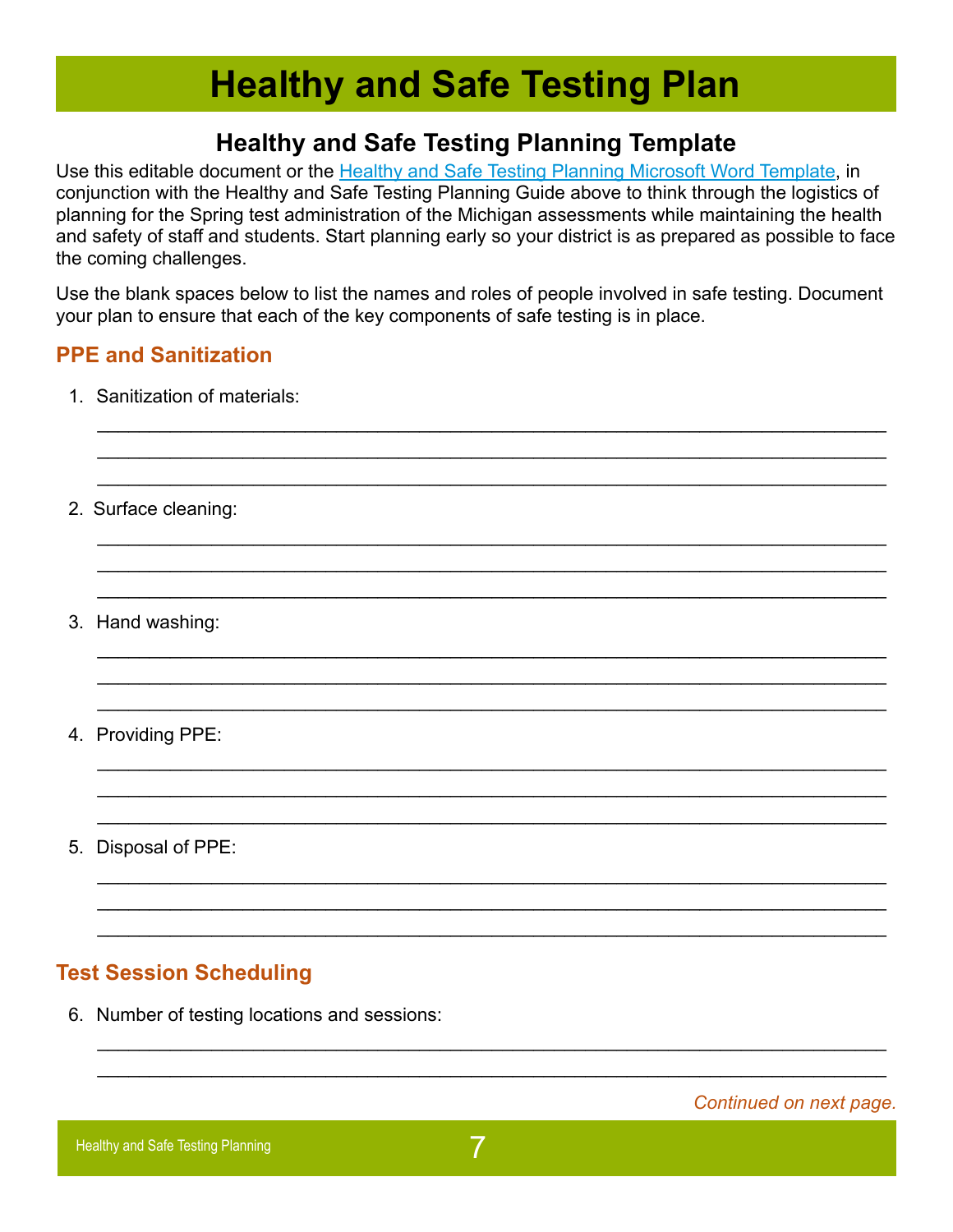- 7. Make-Up testing and extended testing sessions:
- 8. Measures to prevent crowding in common areas such as hallways and bathrooms:
- 9. Additional staff needed:
- 10. Scheduling for families with multiple children:

#### **Test Administrators and Staffing**

- 11. Test administrators needing to be used:
- 12. Staff training:
- 13. Staff absences and shortages:
- 14. Plan to ensure that staff have appropriate PPE:

Continued on next page.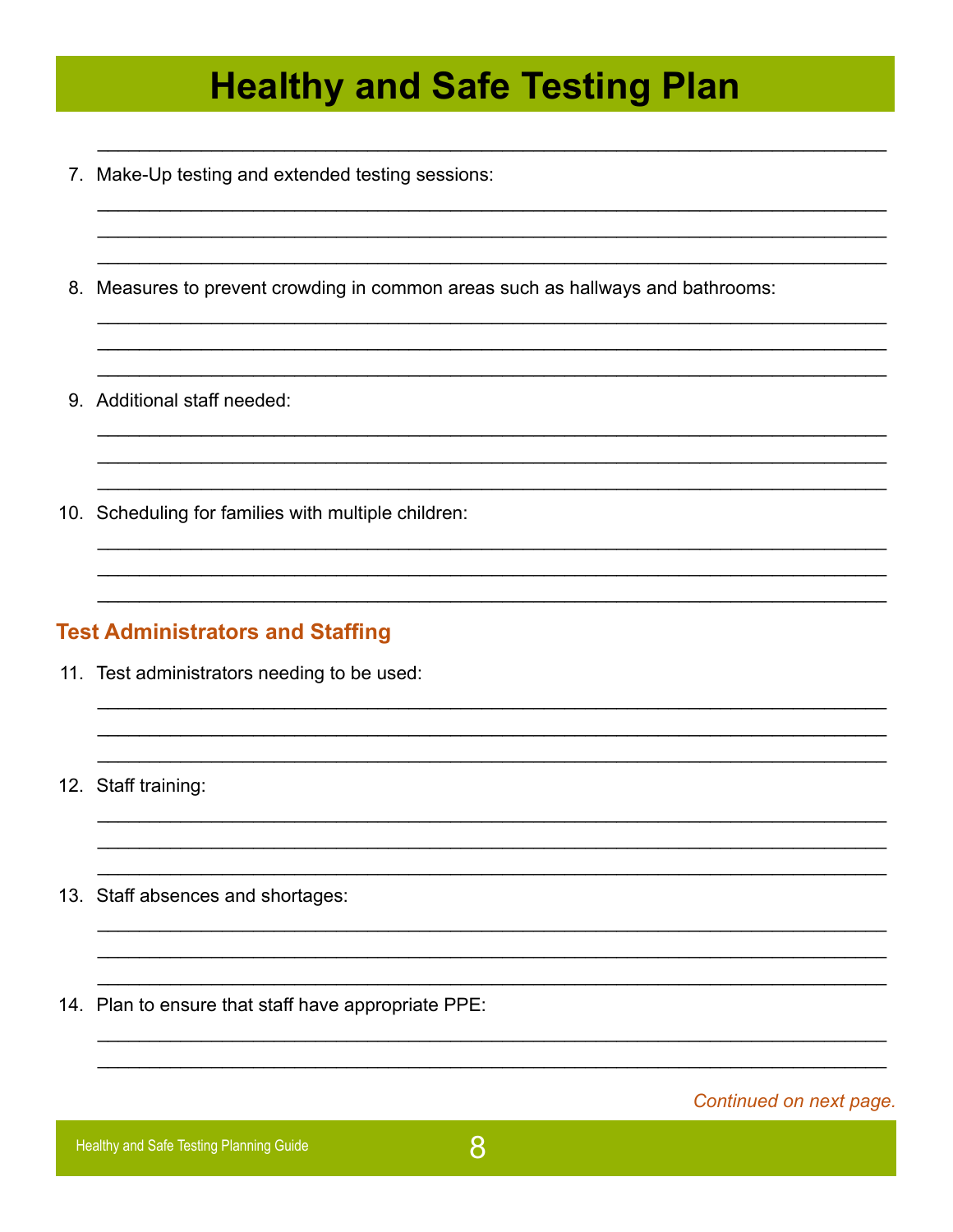#### **Materials**

- 15. Plan to ensure there are enough materials available for all staff and students that limits sharing:
- 16. Material sanitization and cleaning:
- 17. Material distribution and collection:
- 18. Material storage in event of closing:

#### **Technology**

- 19. Devices being used:
- 20. Software update installation:
- 21. Sanitization of shared devices:

Continued on next page.